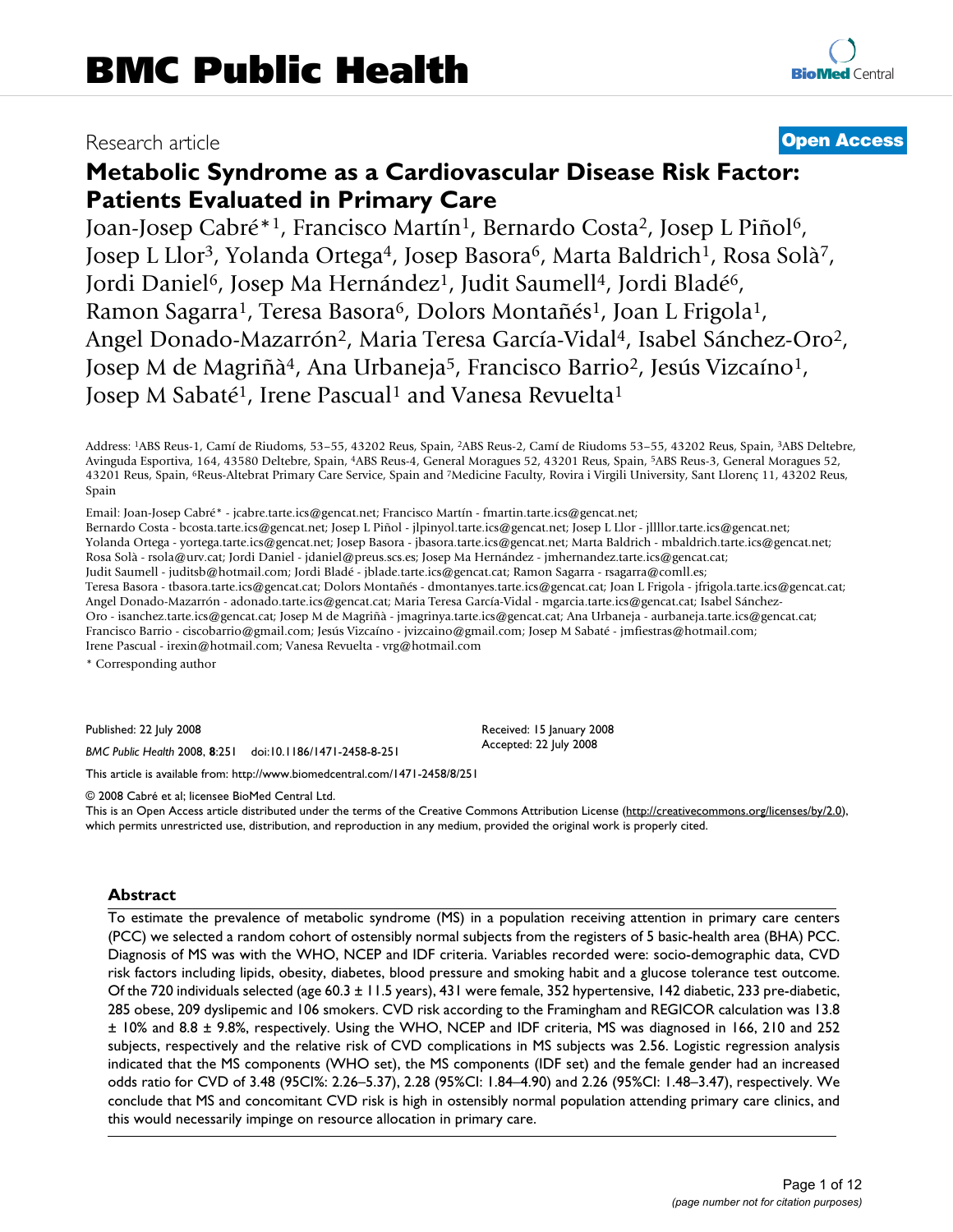#### **Background**

The metabolic syndrome (MS) was first described in 1998 by Reaven as "syndrome X". Although previously alludedto by several authors (Kylin, Marañón and others) and termed a multi-metabolic syndrome or insulin resistance, it represented a known risk factor in the development of cardiovascular disease events and was associated with accelerated atherosclerosis [[1\]](#page-10-0).

From the classical description by Reaven [\[2\]](#page-10-1), a common nexus was established: insulin resistance/hyperinsulinemia. Surprisingly, this author did not include obesity in the definition. Later, other authors included the concept of alterations in fat, disorders of glucose, dyslipemias and hypertension. Recently, a growing interest has developed and MS has been receiving attention not only in hospitalbased medicine but also in primary care (PC); albeit in the latter case the number of studies has been considerably lower. Since epidemiological studies suggest that > 25% of the general population will gradually develop insulin resistance [\[3](#page-10-2)] it would appear that this pathology will be diagnosed and treated increasingly within the ambit of PC [[4-](#page-10-3)[6](#page-10-4)] and, as such, has become included in the list of priorities of various public health-care authorities.

Apart from the difficulty in identifying its components, there is the added the lack of consensus diagnostic criteria. The initial criteria were those of the WHO in 1998 [\[7](#page-10-5)] and subsequently those of the NCEP-ATP III in 2001 which identified clinical types and simplified their management [[8\]](#page-10-6). Other criteria of note are those of EGIR (European Group for the study of Insulin Resistance) based on European populations and were the first that defined prevalences in and around Spain. Subsequently, the American Association of Clinical Endocrinologists (AACE) developed their criteria in 2003 and, finally, the International Diabetes Federation (IDF) in 2005 issued its consensus document [[9](#page-10-7)]. Irrespective of the criteria used, the certainty is that MS is very prevalent [\[10](#page-10-8)[-12\]](#page-10-9) and the initial studies in the USA recognize MS as a principal problem of health with developed countries, and with elevated social and economic consequences.

Reaven recognized some features frequently associated with MS (syndrome of polycystic ovaries, endothelial alteration and non-alcoholic hepatic steatosis)[\[13](#page-10-10)]. Of note is that the very existence of MS as a disease entity has been placed in doubt [[14\]](#page-10-11) such that the American Diabetes Association (ADA) and the European Association for the Study of Diabetes (EASD) recommended that patients are not to be labeled as MS. However, the IDF has published new criteria for MS adapted to different ethnic groups, among which is the European population [\[15](#page-11-0)].

The relationship between MS and cardiovascular disease has been well documented in the biomedical literature [[16](#page-11-1)[-21](#page-11-2)].

References in PC in Spain are available [\[22-](#page-11-3)[28\]](#page-11-4), and seems to highlight a high-risk population in our country, i.e. hypertension of 47.8% in some samples. In another investigation, the prevalence of MS was calculated as 50.6% overall in patients who had hypertension, dyslipemia, diabetes or a combination of these 3 elements.

As such, MS constitutes a multi-pathology frequently encountered in PC consulting rooms and its high prevalence would indicate the need for alertness in identifying the syndrome and to treatment its components in order to minimize the risk of subsequent cardiovascular disease.

#### **Objectives**

1) To determine the prevalence of MS in the population receiving attention in PC.

2) To indentify factors or components of MS that independently influence the cardiovascular disease prognosis related to MS.

3) To analyse the impact of each component on the appearance of cardiovascular disease events.

### **Methods**

#### *a) Design*

Prospective, multi-centered cohort study to observe the appearance of cardiovascular disease events. There were 2 cohorts: patients with the diagnosis of MS and those subjects without MS. Follow-up was for 2 years.

#### *b) Study population*

Patients who were attending 5 Basic Health-care Areas (BHA) in Catalonia, Spain; 4 in the urban city of Reus and the 5th located in the rural area of Deltebre. The catchment area of the PC centers has a total of approximately 72,000 individuals. The selection for the present study was patients of both genders aged above 45 years, and who had attended the clinical center at least once in the previous 3 years.

Using the Computerized System for Patient Care (CSPC) we selected a random list of individuals to reflect the distributions of the total of those subjects registered and assigned by the Governmental Health-service Authority to the different PC centers. Under the National Health Service provisions in Catalonia, all citizens are entitled to freeat-the-point-of-access medical attention which, under most circumstances, is the local PC center. The selected subjects were contacted and informed of the study and their written consent to participation was solicited. The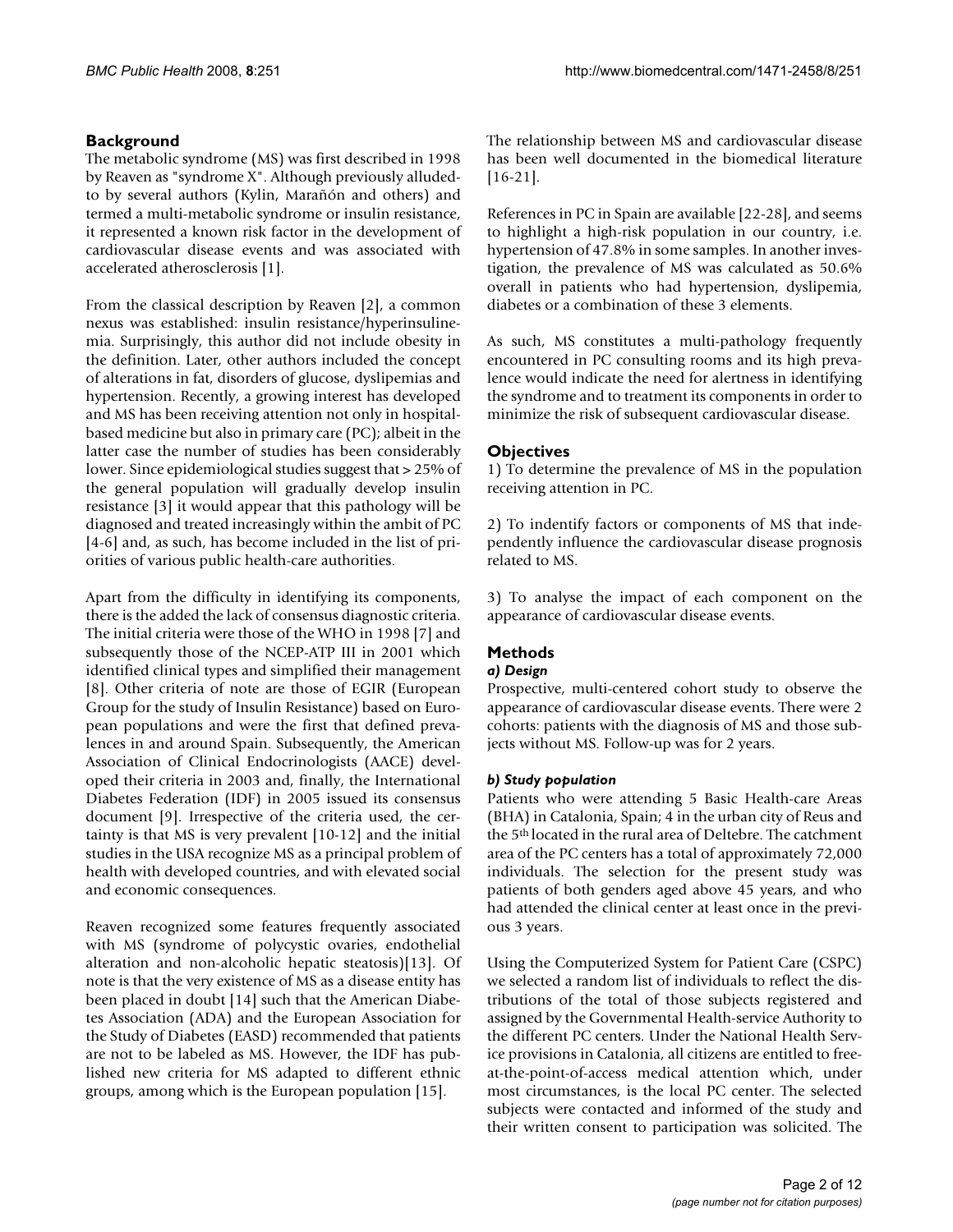objectives of the study were explained and, as an inducement, a thorough medical check-up and follow-up was offered. The tests included blood constituent analyses and a 75 g glucose tolerance test (except for known diabetics). All the blood samples were analyzed in the same hospital clinical laboratory which has international quality standard ceditation (ISO9002). Standard clinical history was taken and included information on pharmacological and non-pharmacological drugs used, advice on tobacco habit and on diet, and information with respect to MS diagnosis as well as any other possible illnesses. The exclusion criterion was that of having suffered any cardiovascular disease complication prior to recruitment to the present study. This item was evaluated from the clinical notes by 2 different members of the investigation team and, in case, of non-concordance, the opinion of a 3rd member was sought.

#### *c) Study period*

From 30th June 2004 to 30th June 2006.

#### *d) Information sources*

We designed multi-parameter data collection forms on which the clinical history data were recorded at the initial interview as well as from the archived data recorded at each of the participating BHA centers. The items included; date of registration at the center, family and personal history, cardiovascular disease risk factors (hypertension, diabetes mellitus, dyslipemia, obesity), dietary and/or pharmacological treatments, blood constituent measurements, presence of vascular complications. The cardiovascular risk was calculated according to the 2 methods; the Framingham equation [\[29\]](#page-11-5), and the REGICOR formula [[30](#page-11-6)] (a calibration of Framingham algorhitm adapted for Spain) for each individual participant.

#### *e) Definition of variables*

Age, gender, weight, height, body mass index (BMI), concentrations of plasma triglycerides, total cholesterol, HDL-cholesterol, LDL-cholesterol, uric acid, baseline insulinemia, baseline glycemia, glycemia at 2 h post-glucose load, fibrinogen, leukocyte count, glycated hemoglobin, waist-hip ratio, abdominal circumference, blood pressure, family history of cardiovascular disease and of diabetes, smoking habit, alcohol consumption, dietary and/or pharmacological treatment, presence of vascular complication as well as the date when these complications had been diagnosed.

#### *f) Definition of MS criteria and cardiovascular diseases*

The criteria defining MS according to the NCEP-ATPIII require a combination of at least 3 of the 5 following criteria:

- Abdominal circumference  $\geq 102$  cm in males or  $\geq 88$  cm in females.

- HDL cholesterol < 1.03 mmol/mL (< 40 mg/dL) [males] or < 1.3 mmol/mL ( $<$  50 mg/dL) [females].

- Triglycerides  $\geq 1.7$  mmol/mL ( $\geq 150$  mg/dL).

- Blood pressure  $\geq 130/85$  mmHg or the patient receiving hypotensive treatment.

- Baseline glycemia > 6.1 mmol/mL (> 110 mg/dL).

Additionally, IDF criteria are the same precedent with the only differences of:

a) Abdominal circumference is, for European people,  $\geq$  94 cm in males or  $\geq 80$  cm in females.

b) Fasting glycemia  $> 5.55$  mmol/l ( $> 100$  mg/dL).

According to the WHO criteria, an individual is considered to have MS if:

- Glucose intolerance/diabetes/IFG and/or insulin resistance (determined with functional laboratory tests) plus:

- Two or more of the following criteria:
- Hypertension (or its treatment).
- Hypertriglyceridemia of > 1.7 mmol/mL (> 150 mg/dL) or  $LDL < 0.9$  mmol/mL  $(< 35$  mg/dL) [males] and  $< 1.0$ mmol/mL (< 39 mg/dL) [females].
- BMI > 30 or WHI (waist-hip index) > 0.9 [males] or > 0.85 [females].
- Microalbuminuria (> 20 μg/min) or urinary albumin: creatinine ratio  $> 30$  mg/g.

The patients who fulfilled the NCEP criteria for MS were entered into the study under as the MS cohort. The cohort defined as non-MS was composed of those patients that did not fulfill the NCEP criteria.

Cardiovascular disease complications were defined as ICD-9 codes corresponding to:

- Coronary heart disease: clinical history of ischemic heart disease (myocardial infarction, angina) and/or cardiac insufficiency, complementary assessments (ECG, stress test, scans...) (Codes 411 to 416).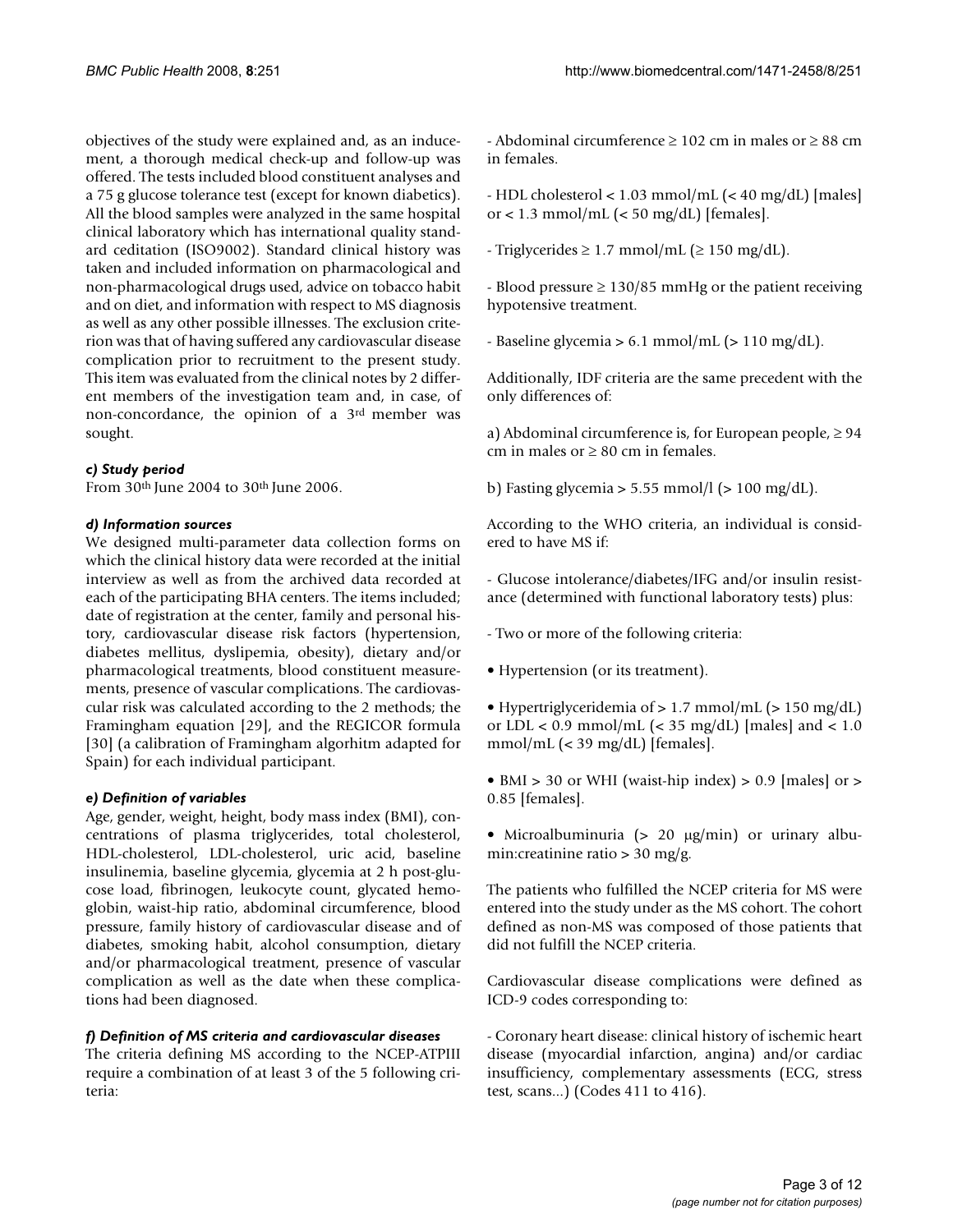- Cerebrovascular disease; clinical history suggestive of transitory ischemic attack/cerebrovascular accident and/ or image tests that show such evidence (Codes 430 to 438).

- Peripheral vascular disease: intermittent claudication, absence of peripheral pulse or demonstrated by Doppler (ankle-brachial index < 0.9). (Codes 250.7, 443).

- Diabetic retinopathy: findings in the fundus of the eye compatible with the disease (Code 362).

- Nephropathy: microalbuminuria > 30 mg/24 h.

- Diabetic neuropathy: employing the Diabetic Neuropathy Symptom (DNS) scale that varies between 0–4 points, with neuropathy defined as a score of  $\geq 1$  point. Further corroboration with a pathology assessment using 10G-Semmes-Weinstein monofilament in one of more of the 6 plane areas evaluated.

- Also considered as a complication are those deaths related to cardiovascular disease e.g. myocardial infarction that causes death.

#### *g) Determination of sample size*

With an  $\alpha$  risk of 0.05 for a precision of  $\pm$  3% in a twotailed test of difference in proportions of MS estimated as 17%, the requirement for a random population sample was 738 subjects; assuming the target population to be 36,600 individuals (36.6% of the total population defined). The loss rate was estimated at 20% (*Programa Granmo version 5.2, Institut Municipal d'Investigació Mèdica de Barcelona*) [\[31\]](#page-11-7).

#### *h) Program of analysis*

Epidemiological assessment: Possible associations between different variables or components of MS, with an increase in risk of having cardiovascular disease pathology.

Statistical analyses: the data obtained were analyzed using SPSS program (version 12.0) working with a confidence level of 95% and considering differences as being statistically significant at  $p < 0.05$ . Initially, a descriptive analysis was performed of the variables, and subsequent stepwise multivariate analyses were performed in order to determine the relative importance of the different risk factors as cause of the cardiovascular event. In the multivariate analyses, the dependent variable was the number of events and the independent variables were the dichotomized risk factors (hypertension, dyslipemia, diabetes, obesity). Also included was the dichotomized (presence/absence) variable of MS diagnosed on the WHO, NCEP and IDF criteria. The results are presented adjusted for age and gender, with

respect to the variables that were significant in the model as well as the coefficients or the *b*-exponential that explain the percentage prediction of each variable considered in the analyses.

#### **Results**

Of the 750 subjects selected, 30 were excluded due to having had previous cardiovascular disease events. Of the 720 subjects followed-up, there were 29 (4%) losses: 8 cardiovascular disease deaths, 7 deaths from non-cardiovascular disease, 7 had moved out of the local area and 7 were lost to follow-up. Figure [1](#page-4-0) describes flow of the study.

The overall mean age was  $60.3 \pm 11.5$  years and 431 were female (59.9%). The risk factors were: hypertension in 352 (48.9%), diabetes type 2 in 142 (19.7%), pre-diabetes in 233 (32.4%), obesity in 285 (39.6%), dyslipemia in 209 (29%), and 106 (14.7%) were smokers. The mean BMI was  $29.1 \pm 5.2$  kg/m<sup>2</sup>. The mean cardiovascular risk index (according to the Framingham score) was  $13.8 \pm$ 10% and, according to the REGICOR tables, was 8.8  $\pm$ 9.8%; both projected to 10 years.

With respect to MS, the study detected 166 subjects (23.1%; 95%CI: 20.0–26.3) who fulfilled the MS diagnostic criteria according to the WHO, and 210 (29.2%, 95%CI: 26.9–32.6) according to the NCEP-ATPIII criteria; 141 individuals fulfilled both definitions. 252 subjects (35.0%; 95%CI: 31.5–38.6) fulfilled IDF criteria; of them 210 fulfilled the NCEP criteria too. The *kappa* (κ) index of concordance between the first two sets of criteria defining MS was 0.66 (p < 0.001) and between the second two sets was 0.87 (p < 0.001).

Table [1](#page-5-0) summarizes the information on the principal characteristics of the study sample segregated into two groups; without MS according to the NCEP criteria and those with MS according to the same criteria.

Cardiovascular disease complications appeared in 113 (15.7%) subjects during the follow-up of 2 years. Overall, there were 142 different complications: 35 (4.9%) were peripheral vascular disease, 30 (4.2) coronary artery disease, 29 (45) nephrotic syndrome, 24 (3.3%) cerebrovascular disease, 18 (2.5%) classified as having retinopathy and 6 (0.8%) developed neuropathy. Segregated by cohort, the group with MS suffered 15 coronary complications, 12 cerebrovascular, 18 peripheral artery disease, 11 retinopathies, 25 nephropathies and 5 neuropathies. Conversely, in the group without MS, the complications were 15 coronary disease, 12 cerebrovascular, 17 peripheral vascular disease, 7 retinopathies, 4 nephropathies and 1 neuropathy.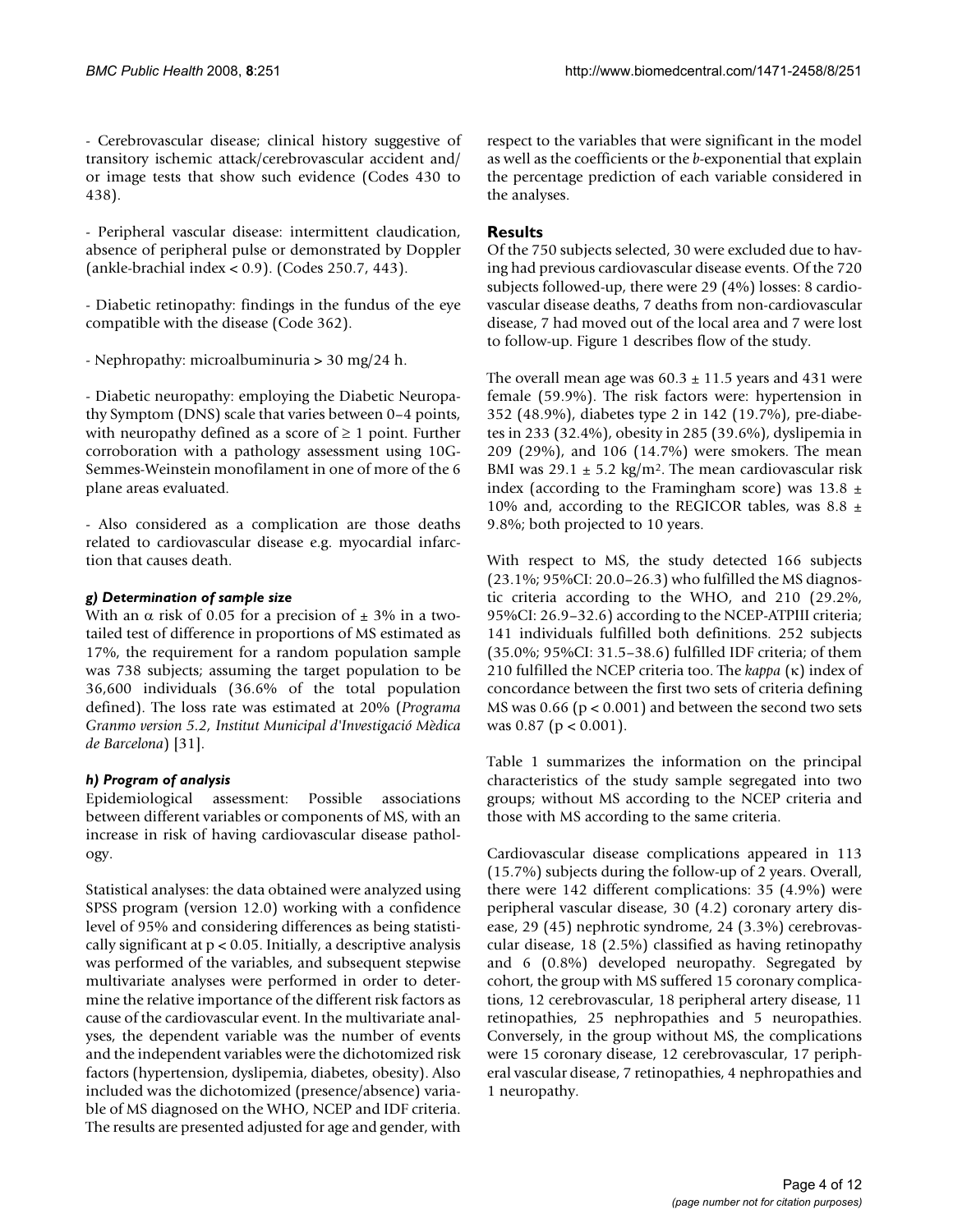<span id="page-4-0"></span>

#### metabolic syndrome in a randomly selected study sample **Figure 1** Flow chart of the study: Prospective, multi-centered cohort study to evaluate the cardiovascular disease event associated with

**Flow chart of the study:** Prospective, multi-centered cohort study to evaluate the cardiovascular disease event associated with metabolic syndrome in a randomly selected study sample.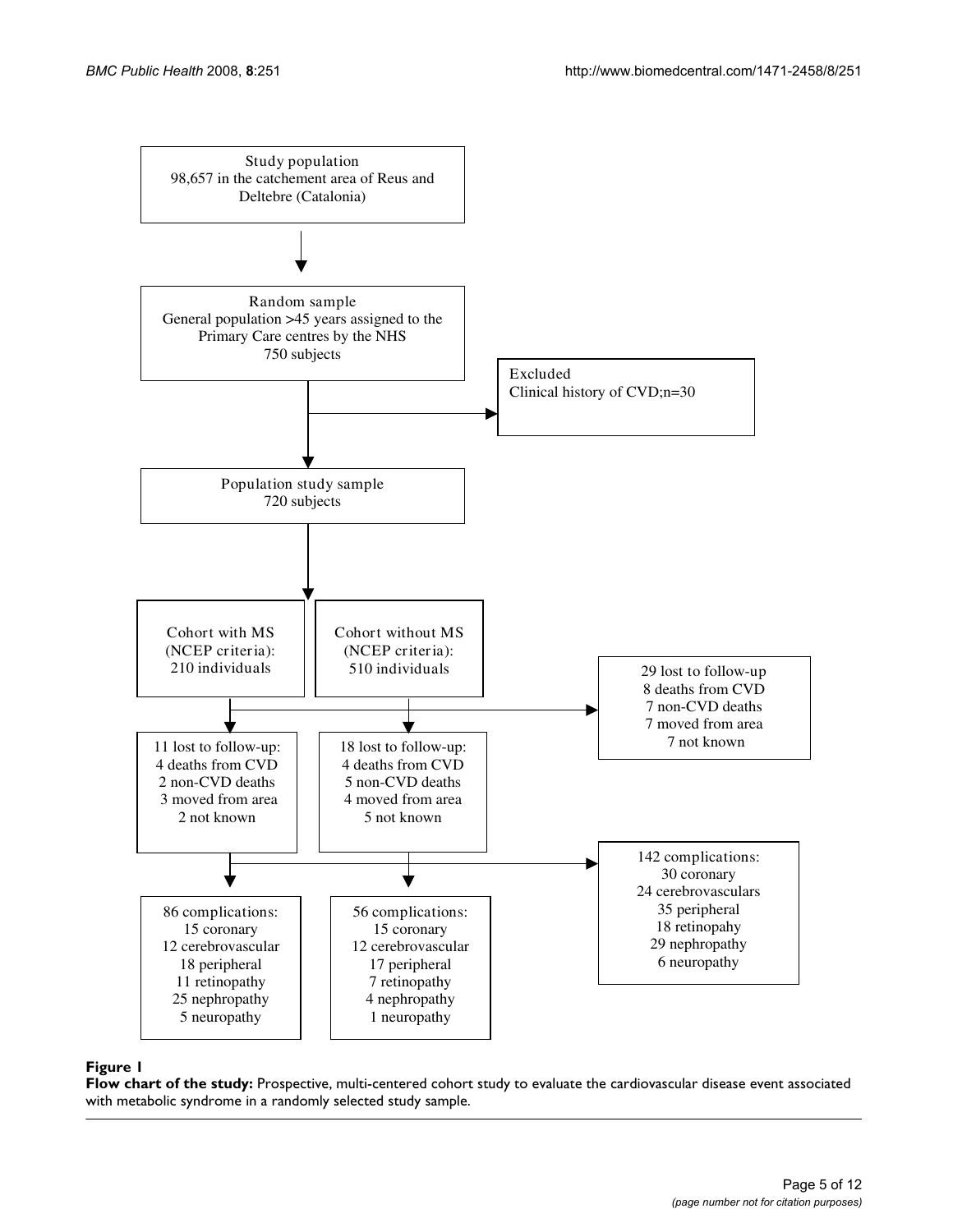|                                 | <b>TOTAL</b> ( $n = 720$ ) | <b>Metabolic Syndrome (NCEP)</b> |                         | P         |
|---------------------------------|----------------------------|----------------------------------|-------------------------|-----------|
|                                 |                            | No ( $n = 510$ )                 | Yes ( $n = 210$ )       |           |
| Females                         | 60.6(436)                  | 51.4(262)                        | 82.8(174)               | 0.001     |
| Age;years                       | $66.9(SD = 10.9)$          | $63.2(SD = 11.2)$                | $70.6(SD = 9.3)$        | 0.001     |
| <b>Obesity</b>                  | 39.6(285)                  | 22.3(114)                        | 81.4(171)               | < 0.001   |
| BMl(kg/m <sup>2</sup> )         | $29.1(SD = 5.2)$           | $27.7(SD = 4.6)$                 | $32.1(SD = 5.2)$        | 0.001     |
| <b>FEMALES</b>                  | $27.9(SD = 6.0)$           | $27.5(SD = 5.4)$                 | $33.5(SD = 4.9)$        | 0.001     |
| <b>MALES</b>                    | $27.7(SD = 4.7)$           | $27.1(SD = 3.9)$                 | $28.7(SD = 5.3)$        | 0.001     |
| Abdominal circumference(cm)     | $100.7(SD = 11.7)$         | $95.8(SD = 13.0)$                | $107.2(SD = 13.8)$      | < 0.03    |
| <b>Blood pressure</b>           | 48.9(352)                  | 36.1(184)                        | 80.0(168)               | 0.001     |
| BPS(mmHg)                       | $132.0(SD = 17.6)$         | $130.3(SD = 19.4)$               | $142.0(SD = 18.7)$      | 0.001     |
| <b>FEMALES</b>                  | $131.6(SD = 20.7)$         | $127.4(SD = 19.3)$               | $140.4(SD = 17.8)$      | 0.001     |
| <b>MALES</b>                    | $133.4(SD = 18.1)$         | $129.1(SD = 16.3)$               | $145.6(SD = 18.7)$      | 0.001     |
| BPD(mmHg)                       | $78.1(SD = 11.6)$          | $78.4(SD = 11.7)$                | $82.4(SD = 11.1)$       | 0.001     |
| <b>FEMALES</b>                  | $78.5(SD = 11.7)$          | $76.4(SD = 11.1)$                | $81.6(SD = 10.5)$       | 0.001     |
| <b>MALES</b>                    | $79.6(SD = 11.6)$          | $79.0(SD = 11.0)$                | $83.7(SD = 11.6)$       | 0.001     |
| <b>Diabetes mellitus</b>        | 19.7(142)                  | 8.8(45)                          | 60.5(127)               | 0.001     |
| Baseline glycemia(mg/dL)        | $106.7(SD = 38.7)$         | $102.1(SD = 31.7)$               | $127.4(SD = 55.8)$      | 0.001     |
| <b>FEMALES</b>                  | $111.4(SD = 42.3)$         | $97.3$ (SD = 27.5)               | $139.4(SD = 51.8)$      | < 0.001   |
| <b>MALES</b>                    | $114.8(SD = 46.0)$         | $103.6(SD = 41.0)$               | $133.5(SD = 48.1)$      | 0.001     |
|                                 | $5.6(SD = 1.5)$            | $5.4(SD = 1.3)$                  | $6.2(SD = 2.0)$         | 0.001     |
| $HbA_{1c}$ ;%<br><b>FEMALES</b> | $6.04$ (SD = 1.8)          | $5.32(SD = 1.2)$                 | $6.7(SD = 2.0)$         | 0.001     |
|                                 |                            | $6.03(SD = 2.1)$                 | $6.2(SD = 1.6)$         | 0.001     |
| <b>MALES</b>                    | 6.11(SD = 1.9)             |                                  |                         |           |
| <b>Dyslipemia</b>               | 29.0(209)                  | 16.1(82)                         | 60.5(127)               | 0.001     |
| Total cholesterol(mg/dL)        | $219.2(SD = 40.1)$         | $217.3(SD = 42.5)$               | $226.6(SD = 46.3)$      | 0.01      |
| <b>FEMALES</b>                  | $219.6(SD = 41.5)$         | $215.4(SD = 44.2)$               | $239.7(SD = 52.6)$      | < 0.001   |
| <b>MALES</b>                    | $218.5(SD = 43.9)$         | $217.9(SD = 43.9)$               | $223.5(SD = 42.8)$      | 0.01      |
| LDL-cholesterol(mg/dL)          | $141.3(SD = 36.3)$         | $140.9(SD = 35.9)$               | $143.2(SD = 36.7)$      | NS        |
| <b>FEMALES</b>                  | $141.2(SD = 36.1)$         | $139.8(SD = 36.3)$               | $141.7(SD = 36.5)$      | NS.       |
| <b>MALES</b>                    | $145.2(SD = 37.2)$         | $143.3(SD = 35.8)$               | $147.2(SD = 39.4)$      | NS        |
| HDL-cholesterol(mg/dL)          | $54.4(SD = 19.0)$          | $54.0(SD = 16.6)$                | $50.8(SD = 17.4)$       | 0.001     |
| <b>FEMALES</b>                  | $53.2(SD = 18.2)$          | $58.7(SD = 18.4)$                | $52.4(SD = 16.1)$       | 0.001     |
| <b>MALES</b>                    | $50.9(SD = 22.3)$          | $52.2(SD = 20.6)$                | $50.1(SD = 20.8)$       | <b>NS</b> |
| Triglycerides(mg/dL)            | $151.4(SD = 109.6)$        | $147.0(SD = 107.0)$              | $165.4(SD = 118.3)$     | < 0.001   |
| <b>FEMALES</b>                  | $134.0(SD = 79.2)$         | $104.4(SD = 59.2)$               | $177.5(SD = 87.1)$      | 0.001     |
| <b>MALES</b>                    | $174.0(SD = 135.7)$        | $148.0$ (SD = 123)               | $210.5(SD = 146.2)$     | < 0.002   |
| Microalbuminuria(mg/d)          | $38.3(SD = 131.2)$         | $18.2(SD = 64.1)$                | $103.8(SD = 233)$       | < 0.002   |
| <b>FEMALES</b>                  | $17.8(SD = 42.3)$          | $13.7(SD = 18.2)$                | $24.5(SD = 64.1)$       | 0.001     |
| <b>MALES</b>                    | $65.5(SD = 191.3)$         | $42.5(SD = 112.4)$               | $101.7(SD = 269)$       | 0.001     |
| CVD risk(% at 10 years)         | $13.8(SD = 10.0)$          | $13.4(SD = 8.3)$                 | $23.8(SD = 10.0)$       | 0.001     |
| <b>FEMALES</b>                  | $8.7(SD = 7.9)$            | $6.5(SD = 5.3)$                  | $17.3(SD = 10.0)$       | < 0.001   |
| <b>MALES</b>                    | $19.7(SD = 11.1)$          | $14.4(SD = 9.8)$                 | $26.4(SD = 11.6)$       | 0.001     |
| <b>REGICOR(%</b> at 10 years)   | $8.8(SD = 9.8)$            | $7.2(SD = 8.9)$                  | $10.7(SD = 9.5)$        | < 0.001   |
| <b>FEMALES</b>                  | $3.7(SD = 5.3)$            | $2.9(SD = 4.7)$                  | $5.6(SD = 7.1)$         | < 0.001   |
| <b>MALES</b>                    | $10.1(SD = 8.8)$           | $8.2(SD = 9.0)$                  | $13.5(SD = 9.4)$        | 0.001     |
| <b>CVD</b> complications        | 19.7(142) 113 individuals  | 11.0(56) 55 individuals          | 40.9(86) 58 individuals | < 0.001   |
| Cerebrovascular                 | 3.3(24)                    | 2.3(12)                          | 5.7(12)                 | < 0.001   |
| Coronary                        | 4.2(30)                    | 2.9(15)                          | 7.1(15)                 | < 0.001   |
| Peripheral vascular             | 4.9(35)                    | 3.3(17)                          | 8.6(18)                 | < 0.001   |
| Retinopathy                     | 2.5(18)                    | 1.4(7)                           | 5.2(11)                 | < 0.02    |
| Nephropathy                     | 4.0(29)                    | 0.8(4)                           | 11.9(25)                | < 0.001   |
| Neuropathy                      | 0.8(6)                     | 0.2(1)                           | 2.4(5)                  | < 0.001   |
|                                 |                            |                                  |                         |           |

<span id="page-5-0"></span>**Table 1: Clinical and metabolic characteristics of the subjects as a function of the diagnosis of MS based on the NCEP-ATPIII criteria**

The data are expressed in percentages (absolute values) and mean (SD:standard deviation). BPS = systolic blood pressure; BPD = diastolic blood pressure; BMI = body mass index; CVD = cardiovascular disease risk according to the Framingham predictive equation; REGICOR: cardiovascular disease risk tables based on the Framingham equations and calibrated for Spain; NS = not significant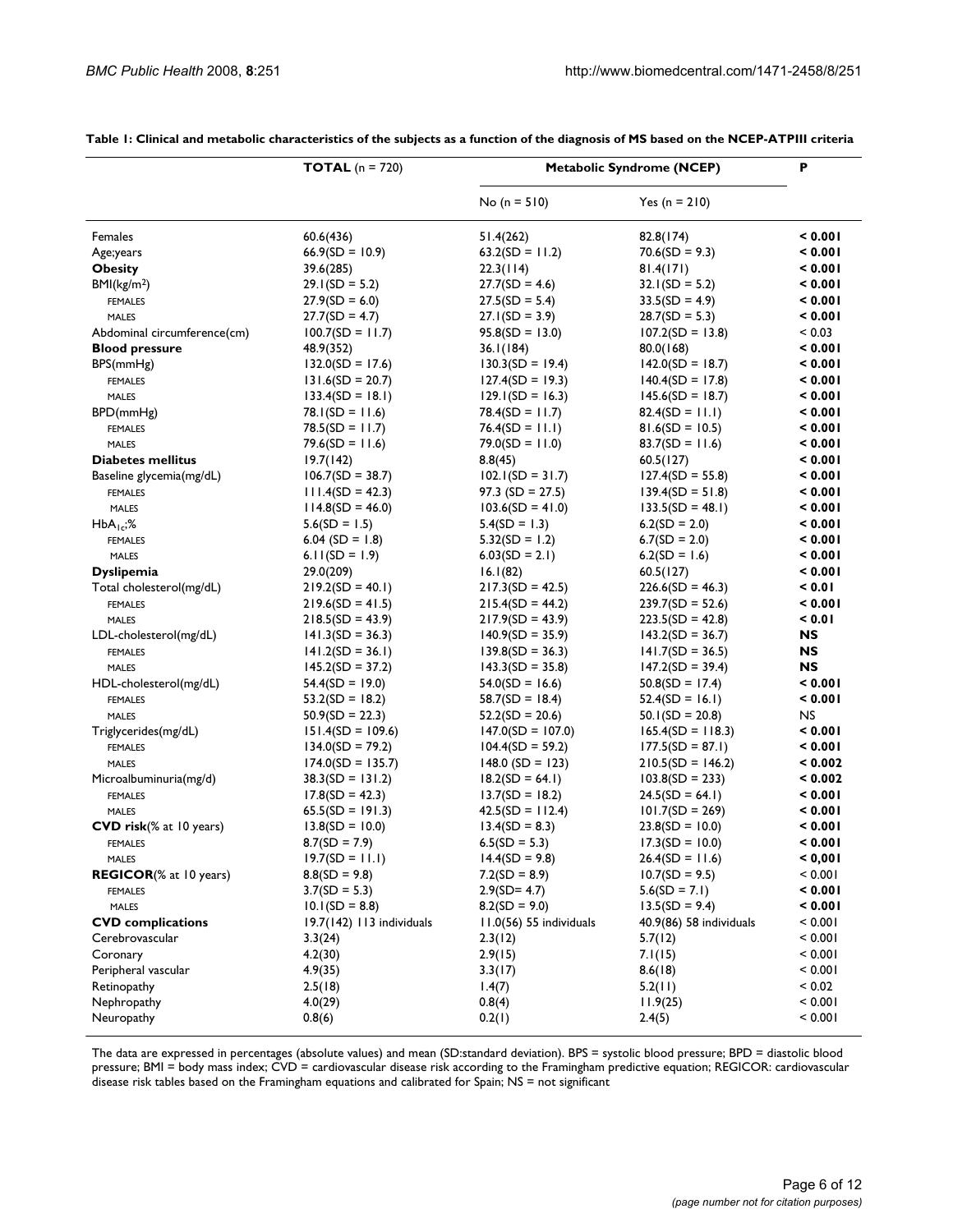Forward stepwise multiple logistic regression analyses of the factors that influenced the appearance of the cardiovascular disease events are summarized in Table [2](#page-6-0) and from which it is of note that each MS classification carries a different weight for different complications. As observed in the multivariate analyses (Table [2\)](#page-6-0) the WHO criteria are better predictive of cardiovascular disease event than those of the IDF. This is evident when the complications are considered globally (OR = 3.48) as well as individually (i.e. cases of coronary artery disease, vascular disease and nephropathy). Conversely, the NCEP criteria predict the cerebrovascular, arteriopathy, nephropathy and neuropathy complication. IDF criteria predict the globally complications, as well as coronary, retinopathy and nephropathy.

The  $\chi^2$  analysis of the number of components of MS (NCEP criteria) indicated significant differences (p < 0.001) between the subjects with 0, 1 or 2 components (absence of MS) and those that had 3, 4 or 5 (presence of MS). The prevalence of events was 10.78% in subjects free of MS and 27.61% in subjects suffering from MS (OR  $=$ 2.56).

The differences were, as well, significant with the  $\chi^2$  test (p < 0.001) between individuals who did, and did not, fulfill the criteria using the WHO criteria. The prevalence of CVD events was 10.8% in the group without MS and 31.9% in the group with MS ( $OR = 2.95$ ).

The rate of cardiovascular disease events during the first 2 years of follow-up was 98.6 events/1,000 patient-years.

In Figure [2](#page-7-0) describes the increasing number of events per 1,000 inhabitants/year segregated with respect to the number of MS components (NCEP criteria).

Figure [3](#page-8-0) depicts the progressively increasing numbers of events in relation to the number of MS components (WHO criteria).

Figure [4](#page-9-0) describes the number of events in relation to the number of MS components (IDF criteria).

In a sub-analysis of the patients without diabetes ( $n =$ 578) we observed that 93 had NCEP criteria for MS and, by the end of the follow-up period, these cases developed 16 (17.2%) complications. Conversely, in the subgroup of 485 subjects without MS or diabetes, there were a total of 43 (8.9%) cardiovascular disease complications.

Considering the diabetic patients alone  $(n = 142)$ , 97 fulfilled the NCEP criteria for MS and, at 2 years of followup, there were 62 (63.9%) CVD complications compared to 21 in the 45 (46.6%) diabetic individuals without MS.

#### **Discussion**

In primary care, the prevalence observed of MS is high and close to the values described in the worldwide literature,

<span id="page-6-0"></span>

|  |  | Table 2: Logistic regression of component factors in cardiovascular disease risk, adjusted for age and gender. |
|--|--|----------------------------------------------------------------------------------------------------------------|
|--|--|----------------------------------------------------------------------------------------------------------------|

| CVD complication    | B exponential = Odds Ratio(95%Cl)*                          |
|---------------------|-------------------------------------------------------------|
| All complications   | Females; OR = $2.26(1.48-3.47)$                             |
|                     | Metabolic syndrome (WHO criteria);OR = 3.48(2.26–5.37)      |
|                     | Metabolic syndrome (IDF criteria);OR = 2.28(1.84-4.90)      |
| Coronary            | Metabolic syndrome (WHO criteria);OR = 3.10(1.48-6.49)      |
|                     | Metabolic syndrome (IDF criteria); $OR = 1.96(1.15-4.89)$   |
| Cerebrovascular     | Females; OR = $2.46(1.06 - 5.37)$                           |
|                     | Metabolic syndrome (NCEP criteria);OR = 2.59(1.26–5.27)     |
| Peripheral vascular | Females; OR = $3.61(1.72 - 7.55)$                           |
|                     | Metabolic syndrome (WHO criteria);OR = 2.26(1.11-4.61)      |
|                     | Metabolic syndrome (NCEP criteria);OR = 2.74(1.82–5.33)     |
| Retinopathy         | Metabolic syndrome (NCEP criteria);OR = 2.80(1.07-7.34)     |
|                     | Metabolic syndrome (IDF criteria); $OR = 3.63(2.27 - 7.94)$ |
| Nephropathy         | Females; OR = $2.97(1.32-6.66)$                             |
|                     | Metabolic syndrome (WHO criteria); OR = 11.78(4.91-28.3)    |
|                     | Metabolic syndrome (IDF criteria); $OR = 3.51(2.07 - 12.2)$ |
| Neuropathy          | Metabolic syndrome (NCEP criteria);OR = 12.41(1.44–106.9)   |

\* For each component are indicated those components included in the regression equation. The rest of the components did not reach statistical significance and, as such, have not been included in the table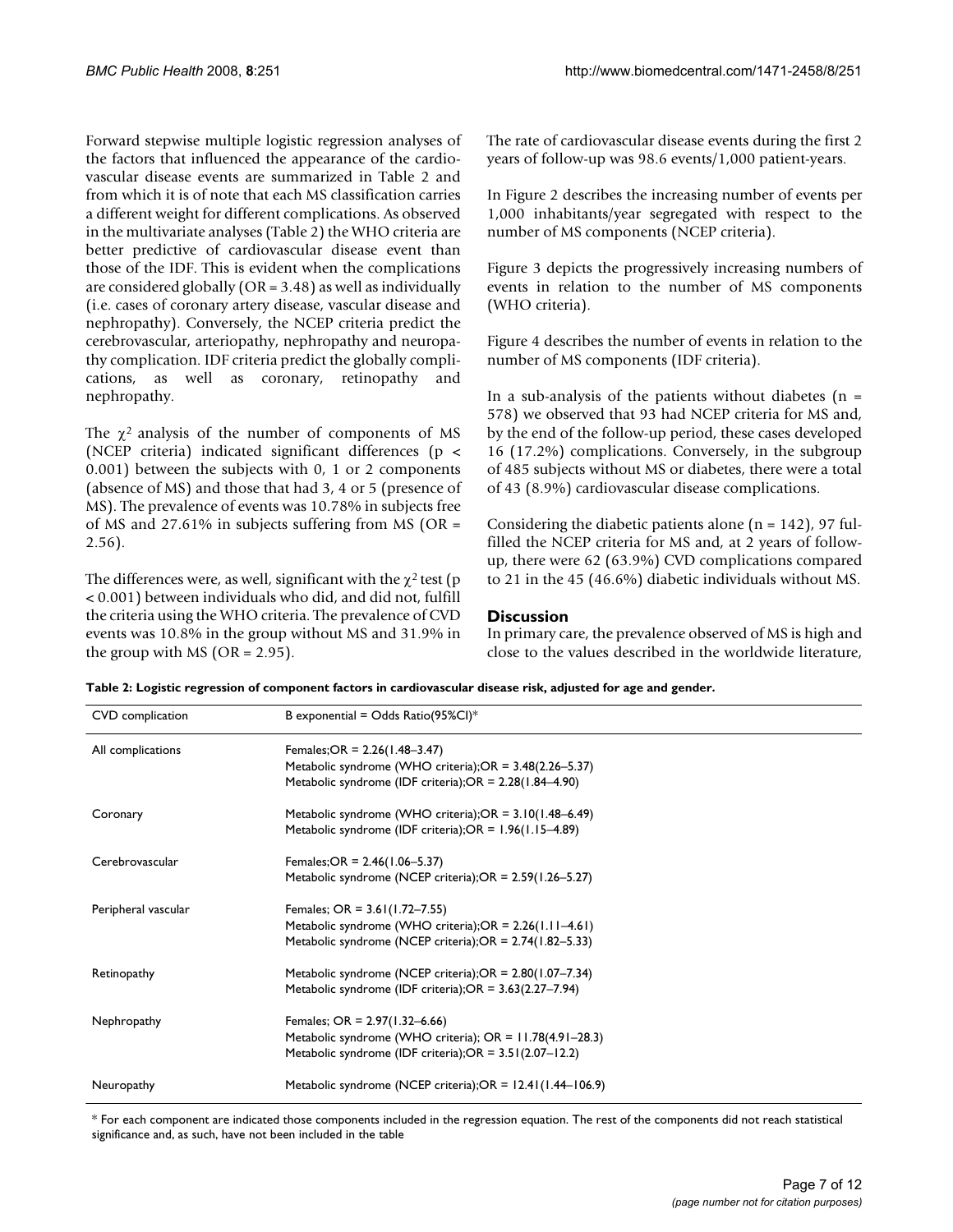<span id="page-7-0"></span>

criteria **Figure 2** Cardiovascular disease (CVD) events segregated with respect to number of components of metabolic syndrome (MS); NCEP **Cardiovascular disease (CVD) events segregated with respect to number of components of metabolic syndrome (MS); NCEP criteria.**

representing a problem of health at the developed countries.

After adjusting for age and gender, the analyses performed suggest that MS by WHO and IDF criteria are better predictive of cardiovascular disease events (as independent factor) than those of the NCEP (as well the complications are considered globally as well as individually). Individually, WHO criteria predicts better coronary artery disease, vascular disease and nephropathy; NCEP criteria the stroke, arteriopathy, nephropathy and neuropathy; and finally the IDF set predict globally complications, as well as coronary, retinopathy and nephropathy.

Of note is that there is a high prevalence of type 2 diabetes and of pre-diabetes in our sample. This is because a glucose tolerance test was performed in all study subjects (except those with known diabetes); the objective being to discount previously-unidentified alterations of carbohydrate metabolism. This criterion provides added value to the study since the prevalence identified is closer to the reality. The total of diabetes and pre-diabetes was > 50% of the study sample and which is of considerable note for the future disease development.

The principal difficulty in the diagnosis of MS is the criteria used. We followed the criteria of the NCEP-ATPIII which are more clinically-based than those of the previous WHO criteria of 1998. However, we performed the calculation based on the latest methodology as well. We did not apply other diagnostic methods such as those of the EGIR nor the AACE because the recommended tests were tests are required laboratory facilities that are beyond our reach (and that of most PC centers) such as analyses demonstrating insulin resistance.

The concordance between the WHO and NCEP criteria (*kappa* index of 0.66) and between the NCEP and IDF criteria (*kappa* index of 0.87) provides weight to our procedures and indicates that, in usual-care clinical practice it is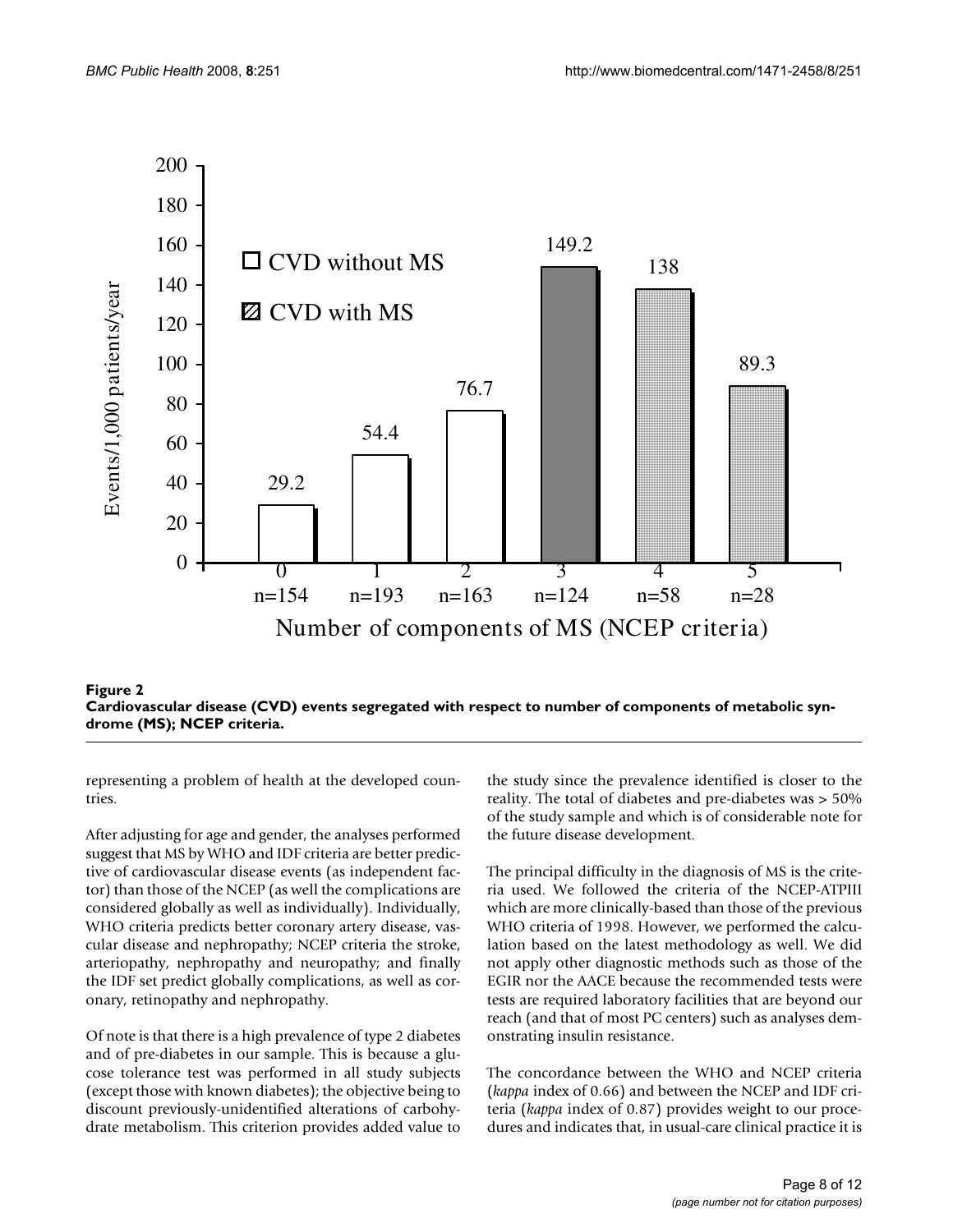<span id="page-8-0"></span>



not important which set of criteria are used to assess MS but more importantly to be aware of MS and to detect its components.

With respect rest to other methodological aspects, primary health care provision is distributed according to the risk factor status of the individual. The first clinical consultation would detect some aspects such as obesity and hypertension and which require prompt action (confirmation of diagnosis, dietary advice, life-style modifications) all of which are standard in our type of clinical practice. In the present study the added benefit for our general population (and of other similar populations) is that of screening. We were able to detect pathologies which we were not aware of (e.g. identification of subject with hyperglycemia or hypertension) and to detect previously-unknown risk factors for CVD. Further, we were able to provide advice on life-style modifications, such as anti-smoking, diets,

exercise and body-weight control for what is an ostensibly healthy population.

Further, the identification of patients with MS creates an overall "attitude" for the individual in question such that the idea is developed that the preoccupation should not be towards only certain risk factors but, more importantly, all components that have an impact of future CVD.

However, we need to reiterate that we did not conduct an intervention study. Indeed, the measures we employed are standard in PC practice.

The association of MS with cardiovascular disease observed in the present study ( $OR = 2.56$ ) is comparable with an epidemiological study conducted in the USA using a questionnaire on health (NHANES III) and in which an odds ratio of 2 was calculated not only for myo-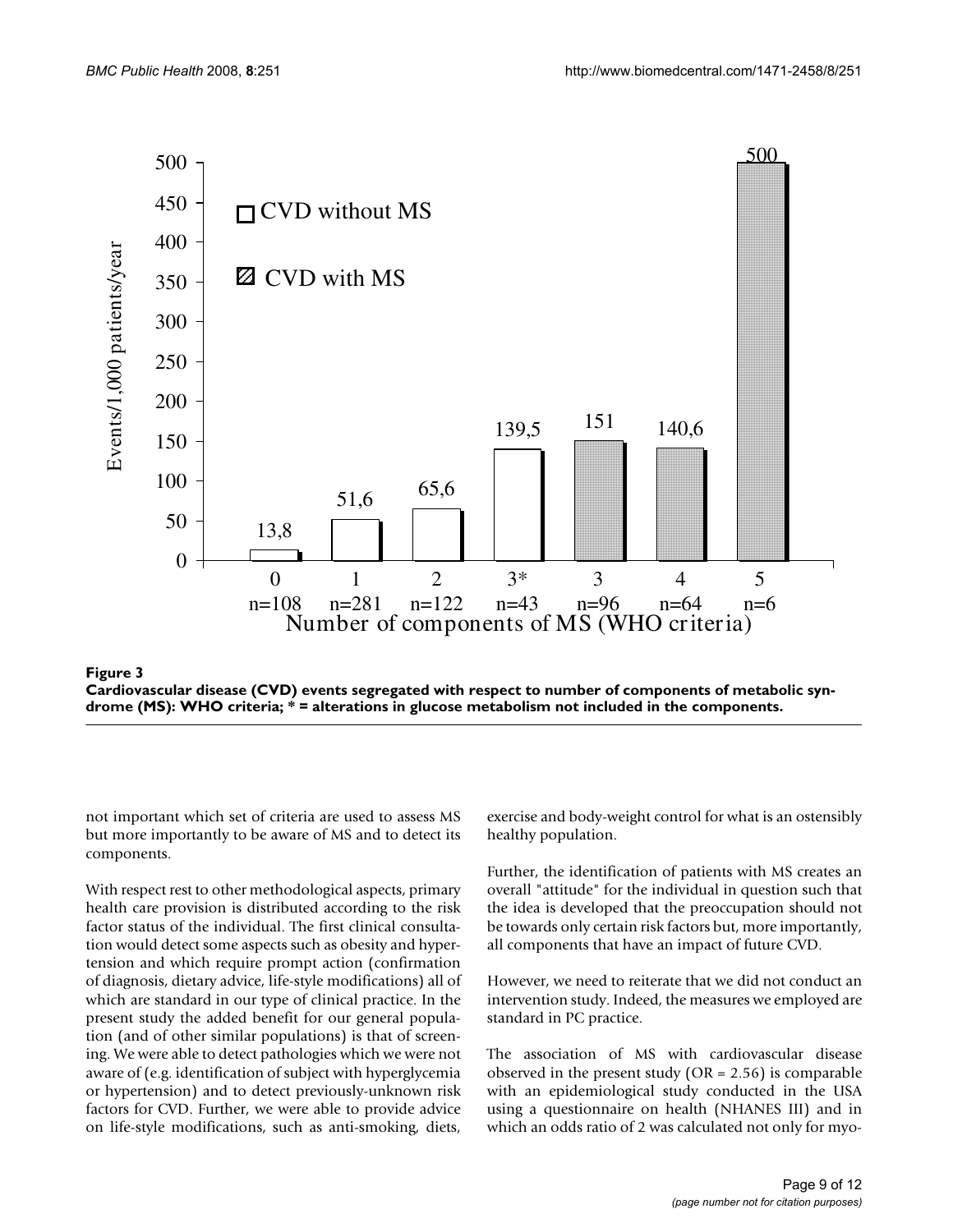<span id="page-9-0"></span>

teria **Figure 4** Cardiovascular disease (CVD) events segregated with respect to number of components of metabolic syndrome (MS); IDF cri-**Cardiovascular disease (CVD) events segregated with respect to number of components of metabolic syndrome (MS); IDF criteria.**

cardial infarction but also for cerebrovascular disease (stroke) in both genders, and independently of age and ethnicity [[33\]](#page-11-8).

The prevalence in the USA now is slighty higher comparing data with newest NHANES from 1999–2000, increasing up to 27.0% [[34\]](#page-11-9). Considering all the criteria set available nowadays, all of them are capable to predict cardiovascular disease, in differents degrees [[35\]](#page-11-10). For example, stroke was predicted, in a 14-year follow-up in Finland, better by WHO and NCEP set than other criteria used [[36](#page-11-11)].

The global prevalences in another European studies are closer: in Italy, finding a 16.2% but in youngest population [[37\]](#page-11-12); in Greece in a nationwide survey, reaching a 23.6% [[38\]](#page-11-13) and in Great Britain finding a 29.8% (in women, with highest mean age) [[39\]](#page-11-14). In Germany was lowest by NCEP definition (19.8%) but highest using the IDF definition (32.7%) [\[40\]](#page-11-15).

So, the prevalence is increasing with each newly published definition of the MS and clearly associated with age and gender, as these studies shows.

Figure [2](#page-7-0) shows that the CVD complications had been more numerous in the sub-group of subjects who had 3 components of MS, compared to those who had 4 or 5. This can be explained by the small numbers of complications in the sub-groups. Figure [3](#page-8-0) shows that the patients who fulfilled 5 criteria on the WHO scale (the maximum) had a rate of events that was almost triple that of other sub-groups. The explanation in this case is that, apart from being relatively few in absolute numbers, the WHO criteria requires microalbuminuria as part of the MS diagnosis, and which is a known independent risk factor for cardiovascular disease. Figure [4](#page-9-0) shows CVD complications similar to the Figure [2](#page-7-0).

We believe, as well, that the better predictor of cardiovascular disease achieved by the WHO criteria over those of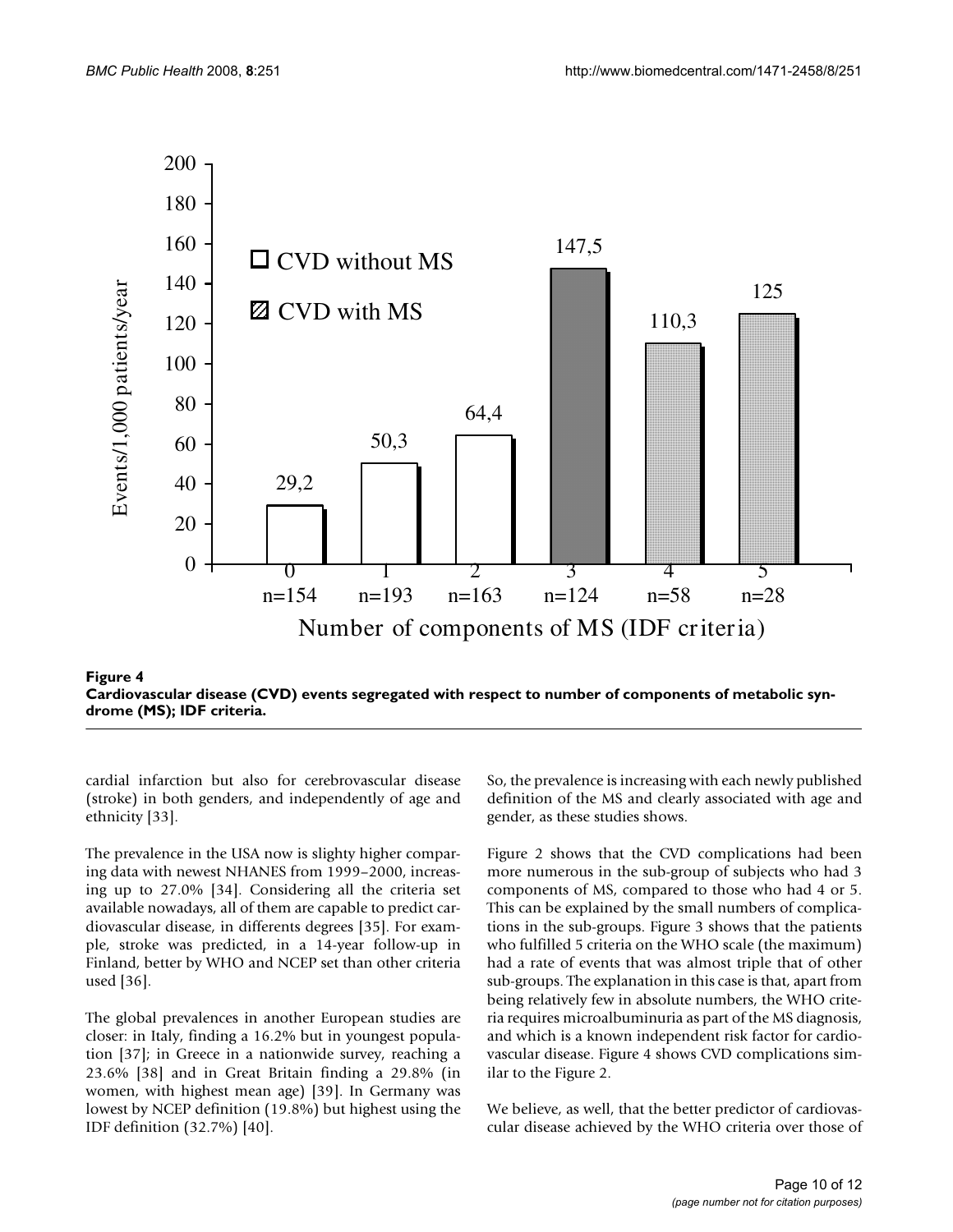the NCEP (Table [2\)](#page-6-0) needs to take microalbuminuria into account. The WHO criteria achieve a better prediction in overall CVD events (coronary, nephropathy). Conversely, the NCEP criteria is associated with a better prediction of stroke and arteriopathy. And finally, IDF criteria is a good predictor of retinopathy, nephropathy, coronary disease and all events globally. With respect to concordance between criteria used (*kappa* index of 0.66 between WHO and NCEP; and 0.87 between NCEP and IDF) we propose that the clinical effort should be applied to identifying the patients with high risk, irrespective of the choice of criteria used.

Undoubtedly, age and diabetes *per se* adds an important cardiovascular disease risk in all cases. Indeed, we need to highlight that in this sub-group, the MS modulates the risk such that those diabetic subjects with MS suffer more complications (63.9% vs. 46.6%) than those diabetic subjects without MS. Conversely, in the sub-analyses which excluded the patients with diabetes, and not taking the presence of diabetes into the definition of MS, the prediction of cardiovascular disease events was greater globally when MS was present (17.2% vs. 8.9%).

#### **Conclusion**

In conclusion, we believe that MS diagnosis is simple and easy clinical tool to assess potential cardiovascular risk and, as such, can identify those patients who can benefit most from the prioritization of health-care resources, and we conclude that MS and concomitant CVD risk is high in ostensibly normal population attending primary care clinics.

#### **Competing interests**

The authors declare that they have no competing interests.

#### **Authors' contributions**

JC, FM, BC, JP, JB and RS participated in the design of the study. BC conceived of the study, and participated in its coordination. JP performed the statistical analysis. JC, FM, JL, YO, TB, DM, IS-O, AD-M, JF, MG-V, MB, RS, AU, JM, JB and JS included the patients. FB, JV, JS, JH, IP, VR, JB and JS revised the clinical outcomes. All authors read and approved the final manuscript.

#### **Acknowledgements**

The authors thank the Catalan Health Institute [*Institut Català de la Salut*] (Reus-Tarragona Directorate) for their constant support of our research efforts. We are indebted to the Tarragona-Reus PC laboratories for their expertise in the blood chemistry analyses and the doctors of the PC centers for help in the collection of the clinical histories.

We thank the IDIAP Jordi Gol (*Institut d'Investigació en Atenció Primària Jordi Gol*) for financial support in the preparation of the manuscript.

The study was funded, in part, by the Catalan Society for Family and Community Medicine (IV Convocation) *[IV Ayuda de Investigación de la Sociedad* 

*Catalana de Medicina Familiar y Comunitaria]* and by grants to JC from the Fundación Jordi Gol i Gurina; *Institut Català de la Salut*.

We acknowledge the members of the Reus Group for the study of Diabetes and Metabolic Syndrome, the effort in this study.

#### **Members of the Reus group for the study of diabetes and metabolic syndrome:**

Joan-Josep Cabré-Vila (coordinator), Marta Baldrich-Justel, Francesc Barrio-Torrell, Josep Basora-Gallisà, Teresa Basora-Gallisà, Jordi Bladé-Creixenti, Bernardo Costa-Pinel, Jordi Daniel-Díez, Angel Donado-Mazarrón, Joan-Lluís Frigola-Marcet, Ma Teresa García-Vidal, Josep Ma Hernández-Anguera, Josep-Lluís Llor-Vilà, Josep-Ma de-Magriñà, Francisco Martín-Luján, Dolors Montañés-Boncompte, Yolanda Ortega-Vila, Irene Pascual-Palacios, Josep-Lluís Piñol-Moreso, Vanesa Revuelta-Garrido, Josep-Ma Sabaté-Fiestras, Ramon Sagarra-Álamo, Isabel Sánchez-Oro, Judit Saumell-Boronat, Rosa Solà-Alberich, Ana Urbaneja-Díez, Jesús Vizcaíno-Marín.

#### **References**

- <span id="page-10-0"></span>1. Isomaa B, Almgren P, Tuomi T, Forsén B, Lahti K, Nissén M, *et al.*: **[Cardiovascular morbidity and mortality associated with the](http://www.ncbi.nlm.nih.gov/entrez/query.fcgi?cmd=Retrieve&db=PubMed&dopt=Abstract&list_uids=11315831) [metabolic syndrome.](http://www.ncbi.nlm.nih.gov/entrez/query.fcgi?cmd=Retrieve&db=PubMed&dopt=Abstract&list_uids=11315831)** *Diabetes Care* 2001, **24:**683-689.
- <span id="page-10-1"></span>2. Reaven GM: **[Role of insulin resistance in human disease.](http://www.ncbi.nlm.nih.gov/entrez/query.fcgi?cmd=Retrieve&db=PubMed&dopt=Abstract&list_uids=3056758)** *Diabetes* 1988, **37:**1595-1607.
- <span id="page-10-2"></span>3. Rupp H: **[Insulin resistance, hyperinsulinaemia, and cardiovas](http://www.ncbi.nlm.nih.gov/entrez/query.fcgi?cmd=Retrieve&db=PubMed&dopt=Abstract&list_uids=1590742)[cular disease. The need for novel dietary prevention strate](http://www.ncbi.nlm.nih.gov/entrez/query.fcgi?cmd=Retrieve&db=PubMed&dopt=Abstract&list_uids=1590742)[gies.](http://www.ncbi.nlm.nih.gov/entrez/query.fcgi?cmd=Retrieve&db=PubMed&dopt=Abstract&list_uids=1590742)** *Basic Res Cardiol* 1992, **87:**99-105.
- <span id="page-10-3"></span>4. McAuley KA, Williams SM, Mann JI, Walker RJ, Lewis-Barned NJ, Temple LA, *et al.*: **[Diagnosing insulin resistance in the general](http://www.ncbi.nlm.nih.gov/entrez/query.fcgi?cmd=Retrieve&db=PubMed&dopt=Abstract&list_uids=11289468) [population.](http://www.ncbi.nlm.nih.gov/entrez/query.fcgi?cmd=Retrieve&db=PubMed&dopt=Abstract&list_uids=11289468)** *Diabetes Care* 2001, **24:**460-464.
- 5. Gerstein HC, Anand S, Yi QL, Vuksan V, Lonn E, Teo K, *et al.*: **[The](http://www.ncbi.nlm.nih.gov/entrez/query.fcgi?cmd=Retrieve&db=PubMed&dopt=Abstract&list_uids=12502671) [relationship between dysglycemia and atherosclerosis in](http://www.ncbi.nlm.nih.gov/entrez/query.fcgi?cmd=Retrieve&db=PubMed&dopt=Abstract&list_uids=12502671) South Asian, Chinese, and European individuals in Canada: a [randomly sampled cross-sectional study.](http://www.ncbi.nlm.nih.gov/entrez/query.fcgi?cmd=Retrieve&db=PubMed&dopt=Abstract&list_uids=12502671)** *Diabetes Care* 2003, **26:**144-149.
- <span id="page-10-4"></span>6. Costa B, Cabré JJ, Martín F: **[Metabolic syndrome, insulin resist](http://www.ncbi.nlm.nih.gov/entrez/query.fcgi?cmd=Retrieve&db=PubMed&dopt=Abstract&list_uids=12735887)[ance and diabetes. What is hidden beneath the tip of the ice](http://www.ncbi.nlm.nih.gov/entrez/query.fcgi?cmd=Retrieve&db=PubMed&dopt=Abstract&list_uids=12735887)[berg?](http://www.ncbi.nlm.nih.gov/entrez/query.fcgi?cmd=Retrieve&db=PubMed&dopt=Abstract&list_uids=12735887)** *Aten Primaria* 2003, **31:**436-445.
- <span id="page-10-5"></span>7. Alberti KGMM, Zimmet PZ, for the WHO Consultation: **[Definition,](http://www.ncbi.nlm.nih.gov/entrez/query.fcgi?cmd=Retrieve&db=PubMed&dopt=Abstract&list_uids=9686693) [diagnosis and classification of diabetes mellitus and its com](http://www.ncbi.nlm.nih.gov/entrez/query.fcgi?cmd=Retrieve&db=PubMed&dopt=Abstract&list_uids=9686693)plications. Part 1: Diagnosis and classification of diabetes [mellitus, provisional report of a WHO consultation.](http://www.ncbi.nlm.nih.gov/entrez/query.fcgi?cmd=Retrieve&db=PubMed&dopt=Abstract&list_uids=9686693)** *Diabet Med* 1998, **15:**539-553.
- <span id="page-10-6"></span>8. Executive Summary of the Third report of the National Cholesterol Education Program (NCEP): **[Expert Panel on detection, evalua](http://www.ncbi.nlm.nih.gov/entrez/query.fcgi?cmd=Retrieve&db=PubMed&dopt=Abstract&list_uids=11368702)[tion, and treatment of high blood cholesterol in adults](http://www.ncbi.nlm.nih.gov/entrez/query.fcgi?cmd=Retrieve&db=PubMed&dopt=Abstract&list_uids=11368702) [\(Adult Treatment Panel III\).](http://www.ncbi.nlm.nih.gov/entrez/query.fcgi?cmd=Retrieve&db=PubMed&dopt=Abstract&list_uids=11368702)** *JAMA* 2001, **285:**2486-2497.
- <span id="page-10-7"></span>9. Grundy SM, Cleeman JL, Daniels SR, Donato KA, Eckel RH, Franklin BA, *et al.*: **[American Heart Association. National Heart, Lung,](http://www.ncbi.nlm.nih.gov/entrez/query.fcgi?cmd=Retrieve&db=PubMed&dopt=Abstract&list_uids=16157765) [and Blood Institute. Diagnosis and management of the met](http://www.ncbi.nlm.nih.gov/entrez/query.fcgi?cmd=Retrieve&db=PubMed&dopt=Abstract&list_uids=16157765)abolic syndrome: an American Heart Association/National [Heart, Lung, and Blood Institute Scientific Statement.](http://www.ncbi.nlm.nih.gov/entrez/query.fcgi?cmd=Retrieve&db=PubMed&dopt=Abstract&list_uids=16157765)** *Circulation* 2005, **112:**2735-2752.
- <span id="page-10-8"></span>10. Serrano M, Ascaso JF, Blázquez E, Cabezas J, Cármena R, Escobar F, *et al.*: **[Grupo de Trabajo Resistencia a la insulina de la Socie](http://www.ncbi.nlm.nih.gov/entrez/query.fcgi?cmd=Retrieve&db=PubMed&dopt=Abstract&list_uids=12385655)[dad Española de Diabetes. Insulin resistance and its involve](http://www.ncbi.nlm.nih.gov/entrez/query.fcgi?cmd=Retrieve&db=PubMed&dopt=Abstract&list_uids=12385655)ment in multiple risk factors associated with type 2 diabetes [mellitus.](http://www.ncbi.nlm.nih.gov/entrez/query.fcgi?cmd=Retrieve&db=PubMed&dopt=Abstract&list_uids=12385655)** *Med Clin (Barc)* 2002, **119:**458-463.
- Balkau B, Charles MA, Drivsholm T, Borch-Johnsen K, Wareham N, Yudkin JS, for The European Group for the Study of Insulin Resistance (EGIR), *et al.*: **[Frequency of the WHO metabolic syndrome in](http://www.ncbi.nlm.nih.gov/entrez/query.fcgi?cmd=Retrieve&db=PubMed&dopt=Abstract&list_uids=12461473) [European cohorts, and an alternative definition of an insulin](http://www.ncbi.nlm.nih.gov/entrez/query.fcgi?cmd=Retrieve&db=PubMed&dopt=Abstract&list_uids=12461473) [resistance syndrome.](http://www.ncbi.nlm.nih.gov/entrez/query.fcgi?cmd=Retrieve&db=PubMed&dopt=Abstract&list_uids=12461473)** *Diabetes Metab* 2002, **28:**364-376.
- <span id="page-10-9"></span>12. Ford ES, Giles WH, Dietz WH: **[Prevalence of the metabolic syn](http://www.ncbi.nlm.nih.gov/entrez/query.fcgi?cmd=Retrieve&db=PubMed&dopt=Abstract&list_uids=11790215)[drome among US adults.](http://www.ncbi.nlm.nih.gov/entrez/query.fcgi?cmd=Retrieve&db=PubMed&dopt=Abstract&list_uids=11790215)** *JAMA* 2002, **287:**356-359.
- <span id="page-10-10"></span>13. Reaven GM: **[Metabolic syndrome: pathophysiology and impli](http://www.ncbi.nlm.nih.gov/entrez/query.fcgi?cmd=Retrieve&db=PubMed&dopt=Abstract&list_uids=12119239)[cations for management of cardiovascular disease.](http://www.ncbi.nlm.nih.gov/entrez/query.fcgi?cmd=Retrieve&db=PubMed&dopt=Abstract&list_uids=12119239)** *Circulation* 2002, **106:**286-288.
- <span id="page-10-11"></span>14. Kahn R, Buse J, Ferrannini E, Stern M: **[American Diabetes Associ](http://www.ncbi.nlm.nih.gov/entrez/query.fcgi?cmd=Retrieve&db=PubMed&dopt=Abstract&list_uids=16123508)[ation; European Association for the Study of Diabetes. The](http://www.ncbi.nlm.nih.gov/entrez/query.fcgi?cmd=Retrieve&db=PubMed&dopt=Abstract&list_uids=16123508) [metabolic syndrome: time for a critical appraisal: joint state](http://www.ncbi.nlm.nih.gov/entrez/query.fcgi?cmd=Retrieve&db=PubMed&dopt=Abstract&list_uids=16123508)-**